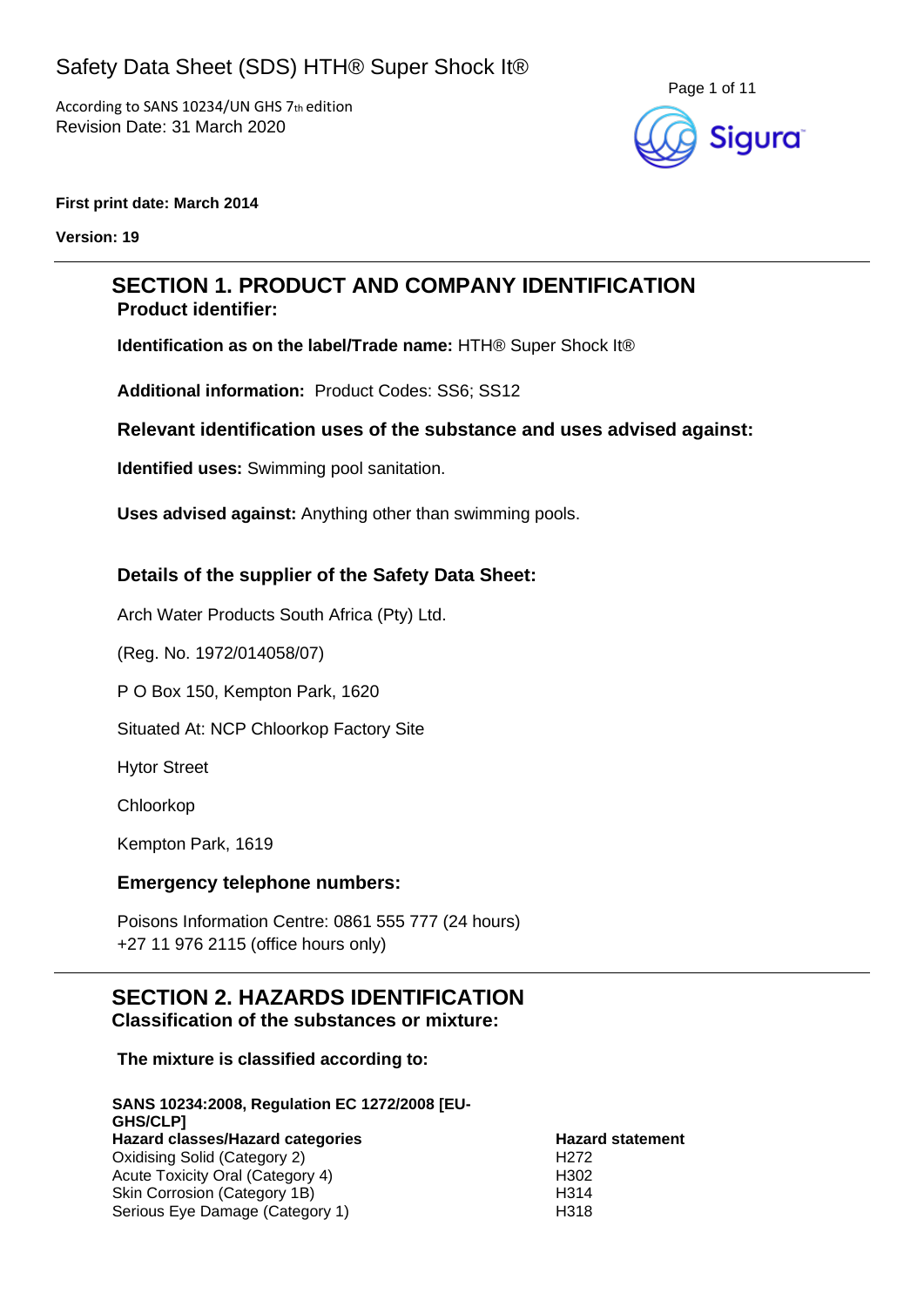According to SANS 10234/UN GHS 7th edition Revision Date: 31 March 2020



Specific Organ Toxicity single exposure (Category 3) H335 Aquatic Acute (Category 1) H400

For full text of H-Statements see section 16

#### **The most important adverse effects:**

**The most important adverse physiochemical effects:** Oxidising solid.

**The most important adverse human health effects:** Causes serious skin corrosion and eye damage.

**Label elements:**

**Hazard pictograms:**



#### **Signal Words: DANGER**

**Hazard Statements:** H272 May intensify fire; oxidiser**.** H302 Harmful if swallowed. H314 Causes severe skin burns and eye damage. H335 May cause respiratory irritation. H400 Very toxic to aquatic life.

**Precautionary Statements:** P210 Keep away from heat, hot surfaces, sparks, open flames and other ignition sources. No smoking. P220 Keep/Store away from clothing/ combustible materials. P260 Do not breathe dust or fumes. P280 Wear eye protection. P264 Wash thoroughly after handling. P270 Do not eat, drink or smoke when using this product. P273 Avoid release to the environment. P370+P378 In case of fire: Use dry sodium carbonate for extinction. P301+P312 IF SWALLOWED: Call a POISON CENTER or doctor/ physician if you feel unwell. P301+P330+P331 IF SWALLOWED: Rinse mouth. Do NOT induce vomiting. P303+P361+P353 IF ON SKIN (or hair): Take off immediately all contaminated clothing. Rinse skin with water/shower. P363 Wash contaminated clothing before reuse. P304+P340 IF INHALED: Remove victim to fresh air and keep at rest in a position comfortable for breathing. P310 Immediately call a POISON CENTER or doctor/ physician. P305+P351+P338 IF IN EYES: Rinse cautiously with water for several minutes. Remove contact lenses, if present and easy to do. Continue rinsing. Immediately call a POISON CENTER or doctor/ physician. P391 Collect spillage.P403+P233 Store in a well-ventilated place. Keep container tightly closed. P405 Store locked up. P501 Dispose of contents/container in accordance with local/regional regulations.

**Special labelling of certain mixtures**: None known.

**Other hazards:** None known.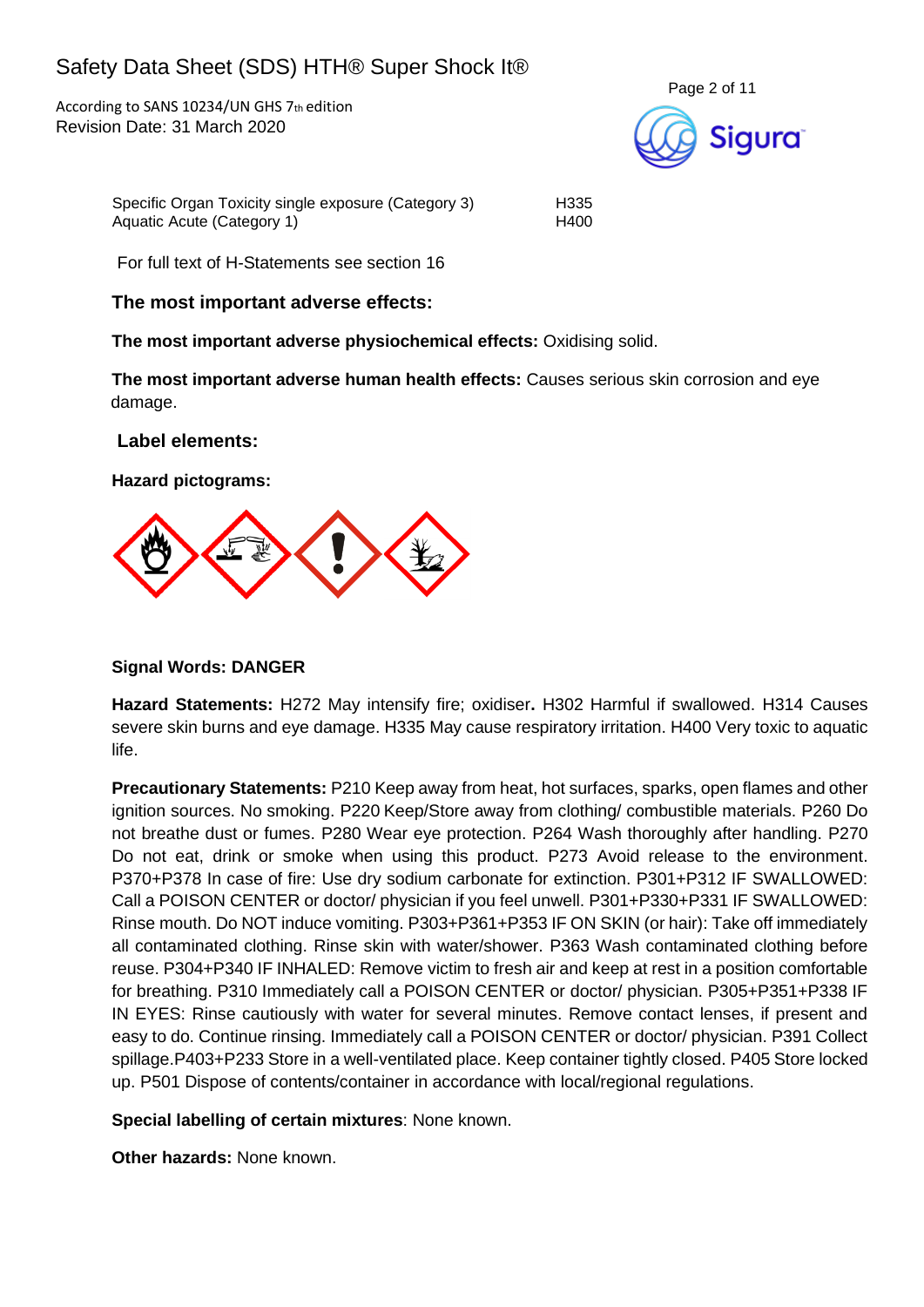

## **SECTION 3. COMPOSITION/INFORMATION ON INGREDIENTS**

**Substance/Mixture:** Mixture **Ingredients:**

| Substance name (IUPAC) | CAS-No.   | Concentration | Classification                             |  |
|------------------------|-----------|---------------|--------------------------------------------|--|
|                        | EC-No.    | % by weight   | EC1272/2008                                |  |
| Calcium hypochlorite   | 7778-54-3 | 60-70         | Oxidizing Solid (Category 2) H272. Acute   |  |
|                        | 231-908-7 |               | Toxicity (Category 4) H302. Skin Corrosive |  |
|                        |           |               | (Category 1B) H314. Aquatic Acute          |  |
|                        |           |               | (Category 1) H400.                         |  |
| Hydrated lime          | 1305-62-0 | 1-5           | Skin Irritation (Category 2) H315. Serious |  |
|                        | 215-137-3 |               | Eye Damage (Category 1) H318. STOT SE      |  |
|                        |           |               | (Category 3) H335.                         |  |

There are no additional ingredients present which, within the current knowledge of the supplier and in the concentrations applicable, are classified as hazardous to health or the environment and hence require reporting in this section.

Occupational exposure limits, if available listed in Section 8. For the full text of the H-Statements mentioned in this Section, see Section 16.

# **SECTION 4. FIRST AID MEASURES**

#### **Description of first aid measures:**

**In case of inhalation:** If breathed in, move person into fresh air. If not breathing, give artificial respiration. In case of discomfort seek medical attention.

**In case of skin contact:** Wash off with soap and plenty of water for at least 15 minutes. In case of discomfort seek medical attention.

**In case of eye contact:** Flush eyes thoroughly with water for 15 minutes. Remove contact lenses after the initial 1-2 minutes and continue flushing. Seek medical attention immediately.

**In case of ingestion:** Do NOT induce vomiting. Never give anything by mouth to an unconscious person. Rinse mouth with water. Seek medical attention immediately.

#### **Most important symptoms and effects, both acute and delayed:**

**Inhalation:** Corrosive. Extremely destructive to tissues of the mucous membranes and upper respiratory tract. Symptoms may include burning sensation, coughing, wheezing, laryngitis, and shortness of breath, headache, nausea and vomiting. Inhalation may be fatal as a result of spasm inflammation and edema of the larynx and bronchi, chemical pneumonitis and pulmonary edema.

**Ingestion:** Corrosive. Swallowing can cause severe burns of the mouth, throat, and stomach. Can cause sore throat, vomiting, diarrhoea.

**Skin Contact:** Corrosive. Symptoms of redness, pain, and severe burns can occur.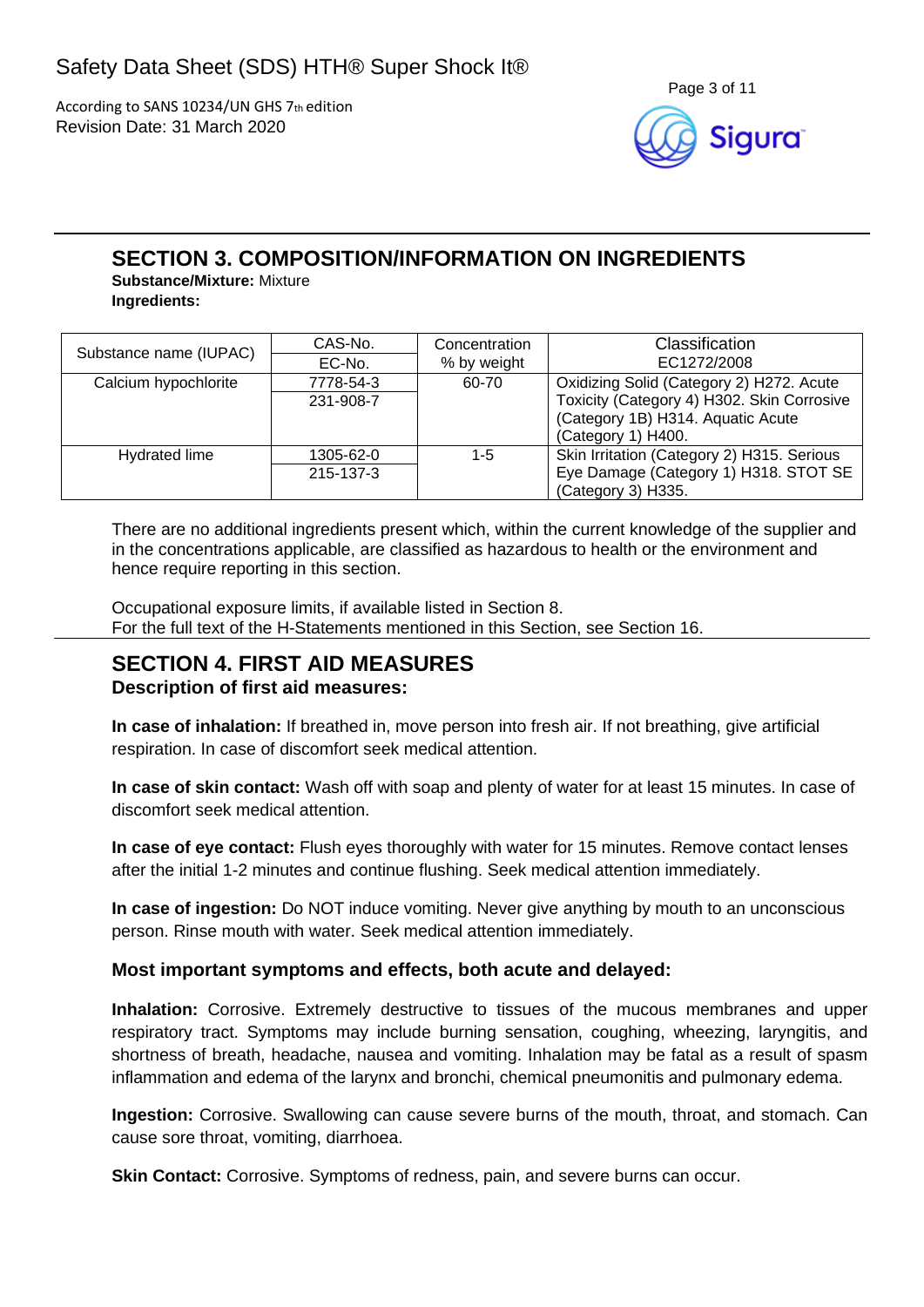

**Eye Contact:** Corrosive. Contact can cause blurred vision, redness, pain and severe tissue burns.

#### **Indication of any immediate medical attention and special treatment needed:**

None known.

## **SECTION 5. FIREFIGHTING MEASURES Extinguisher media:**

**Suitable extinguisher media**: Use water spray, alcohol-resistant foam, dry chemical or carbon dioxide Prevent contamination of drains or waterways.

**Unsuitable extinguishing media:** None known.

#### **Special hazards arising from the mixture:**

Sealed containers may rupture when heated. An explosion can occur if either a carbon tetrachloride or a dry ammonium compound fire extinguisher is used to extinguish a fire involving calcium hypochlorite.

#### **Advice for fire-fighters:**

Evacuate area and contact emergency services. Toxic gases may be evolved in a fire situation. Remain upwind and notify those downwind of hazard. Wear full protective equipment including Self Contained Breathing Apparatus (SCBA) when combating fire.

### **SECTION 6. ACCIDENTAL RELEASE MEASURES Personal precautions, protective equipment and emergency procedures:**

**For non-emergency personnel:** Isolate area. Keep unnecessary and unprotected personnel from entering the area. Avoid inhalation, and contact with skin. Refer to Section 7, Handling, for additional precautionary measures. Use appropriate safety equipment. For additional information, refer to Section 8, Exposure Controls and Personal Protection.

**For emergency responders**: Remove all sources of ignition. Keep water away from spilled material.

#### **Environmental precautions:**

Prevent from entering into soil, ditches, sewers, waterways and/or groundwater.

#### **Methods for containment and cleaning up:**

**For small spills:** Contain spilled material if possible. Sweep and shovel, collect with an electrically protected vacuum cleaner or by wet-brushing and place in container according to local regulations. Do not flush with water. Collect in suitable and properly labelled containers.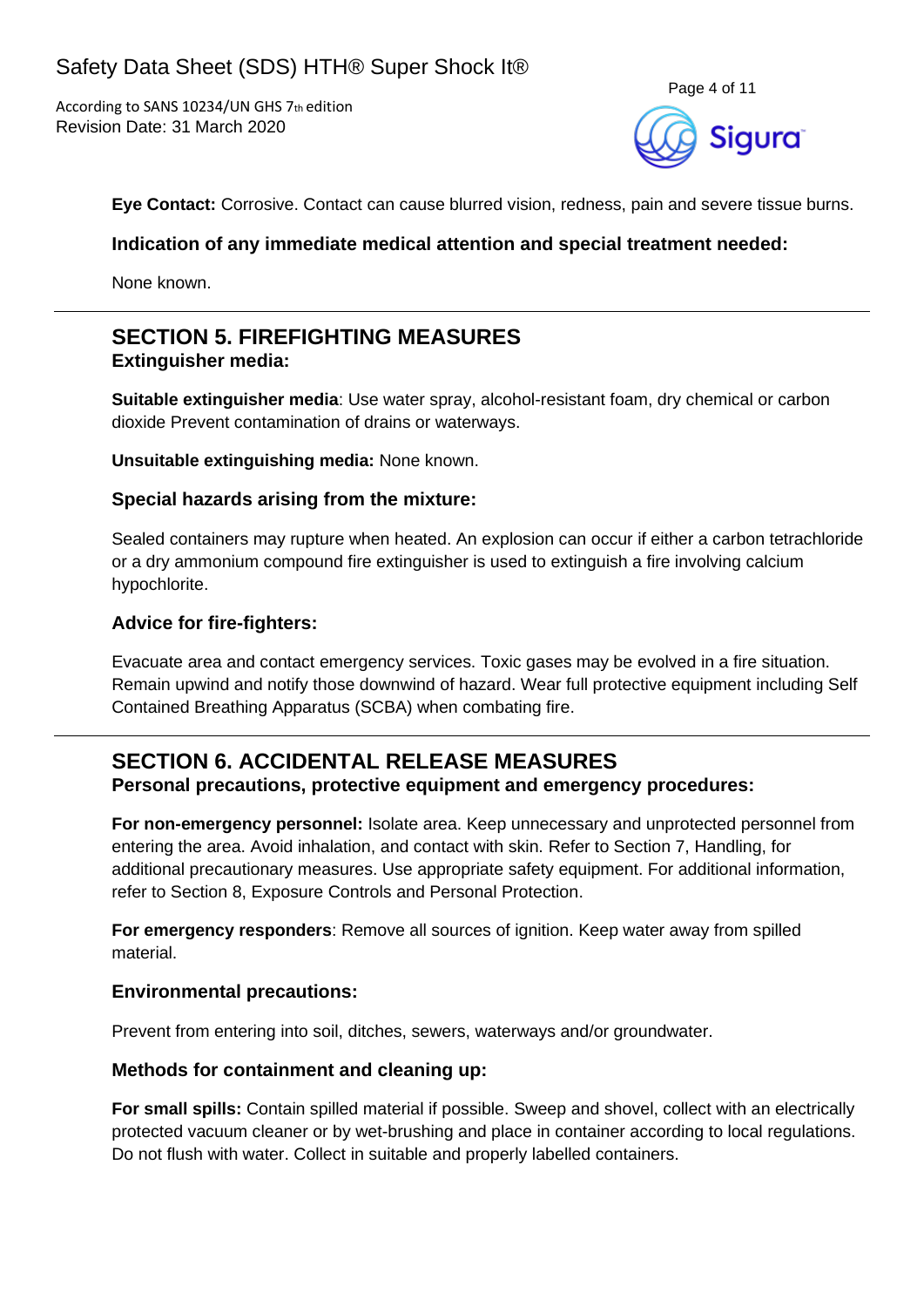

**For large spills:** Dike area to contain spill. Sweep and shovel, collect with an electrically protected vacuum cleaner or by wet-brushing and place in container according to local regulations. Do not flush with water. Collect in suitable and properly labelled containers.

#### **Reference to other sections:**

See section 7 for information on safe handling.

See section 8 for information on personal protection equipment.

See section 13 for information on disposal.

#### **Additional information:**

None known.

## **SECTION 7. HANDLING AND STORAGE Precautions for safe handling:**

**Protective measures:** Observe directions on label and instructions for use. Avoid contact with skin and eyes. Avoid formation of dust and aerosols. Provide appropriate exhaust ventilation at places where dust is formed.

**Advice on general occupational hygiene:** Do not smoke. Do not eat drink or smoke when handling this product.

#### **Conditions for safe storage, including incompatibilities:**

Store in a cool place. Keep container tightly closed in a dry and well ventilated place. Never allow product to get into contact with water during storage. Do not store near other pool treatment products, acids, organic materials, nitrogen-containing compounds, dry powder fire extinguishers (containing mono-ammonium phosphate), oxidizers, all corrosive liquids, flammable or combustible materials, etc.

#### **Specific end uses:**

Use only as directed.

**Shelf Life Limitations:** Do not store product where the average daily temperature exceeds 35°C / 95°F. Storage above this temperature may result in rapid decomposition, evolution of chlorine gas and heat sufficient to ignite combustible products. Shelf life (that is, the period of time before the product goes below stated label strength) is determined by storage time and temperatures. Store in cool, dry and well ventilated area. Prolonged storage at elevated temperatures will significantly shorten the shelf life. Storage in a climate controlled storage area or building is recommended in those areas where extremes of high temperature occur.

## **SECTION 8. EXPOSURE CONTROLS/PERSONAL PROTECTION Control parameters:**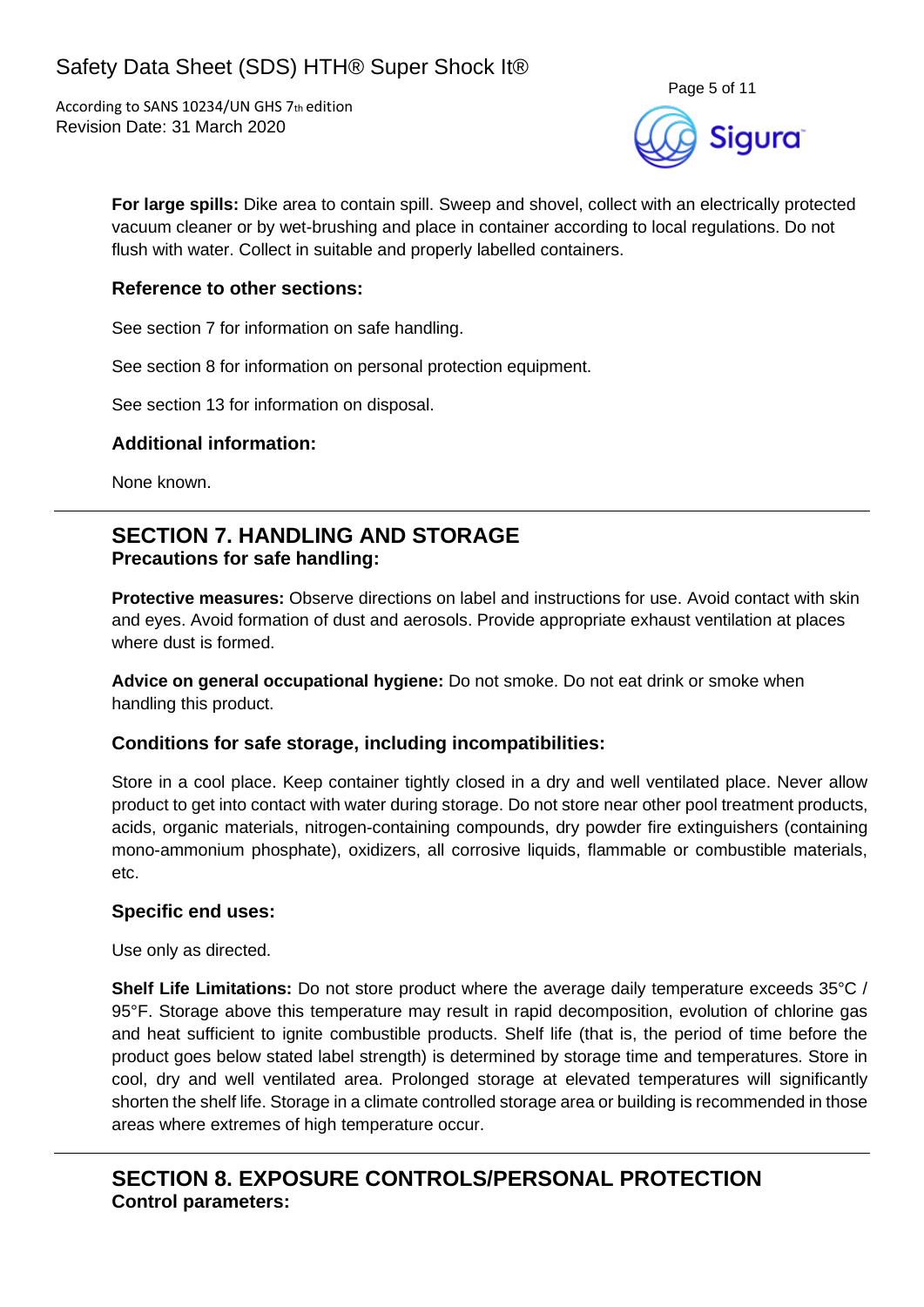

**Occupational exposure limits:** No data available.

**Biological exposure indices (BEI):** No data available.

**Additional exposure limits under the conditions of use:** No data available.

**Exposure control:**

**Appropriate engineering controls**: Avoid inhalation. Use in well ventilated areas. Where an inhalation risk exists, mechanical extraction ventilation is recommended. Maintain dust levels below the recommended exposure standard.

**Individual protection measures, such as personal protective equipment:**

**Eye/face protection:** Use safety glasses. If there is a potential for exposure to particles which could cause eye discomfort, wear chemical goggles.

**Hand protection:** Use chemical resistant gloves. Examples of preferred glove barrier materials include: Butyl rubber, Neoprene, Nitrile/butadiene rubber, Polyethylene, Ethyl vinyl alcohol laminate, polyvinyl alcohol, Polyvinyl chloride.

**Body protection:** Not necessary under normal use.

**Respiratory protection:** At high dust levels, if discomfort is experienced, use an approved airpurifying respirator. Respiratory protection should be worn when there is a potential to exceed the exposure limit requirements or guidelines.

**Environmental exposure controls:** None required.

## **SECTION 9. PHYSICAL AND CHEMICAL PROPERTIES Information on basic physical and chemical properties**

**Appearance (form):** Granules.

**Colour:** White or grey-white.

**Odour: Chlorine odour.** 

**Odour threshold:** Not known.

**pH (14.6 g/L) :** 12.36

**Melting point/range (°C):** Decomposes above 177°C (350°F), releasing oxygen.

**Boiling point/range (<sup>o</sup>C):** Not known.

**Flash point (<sup>o</sup>C):** Not known.

**Evaporation rate:** Not known.

**Flammability (solid, gas):** Not known.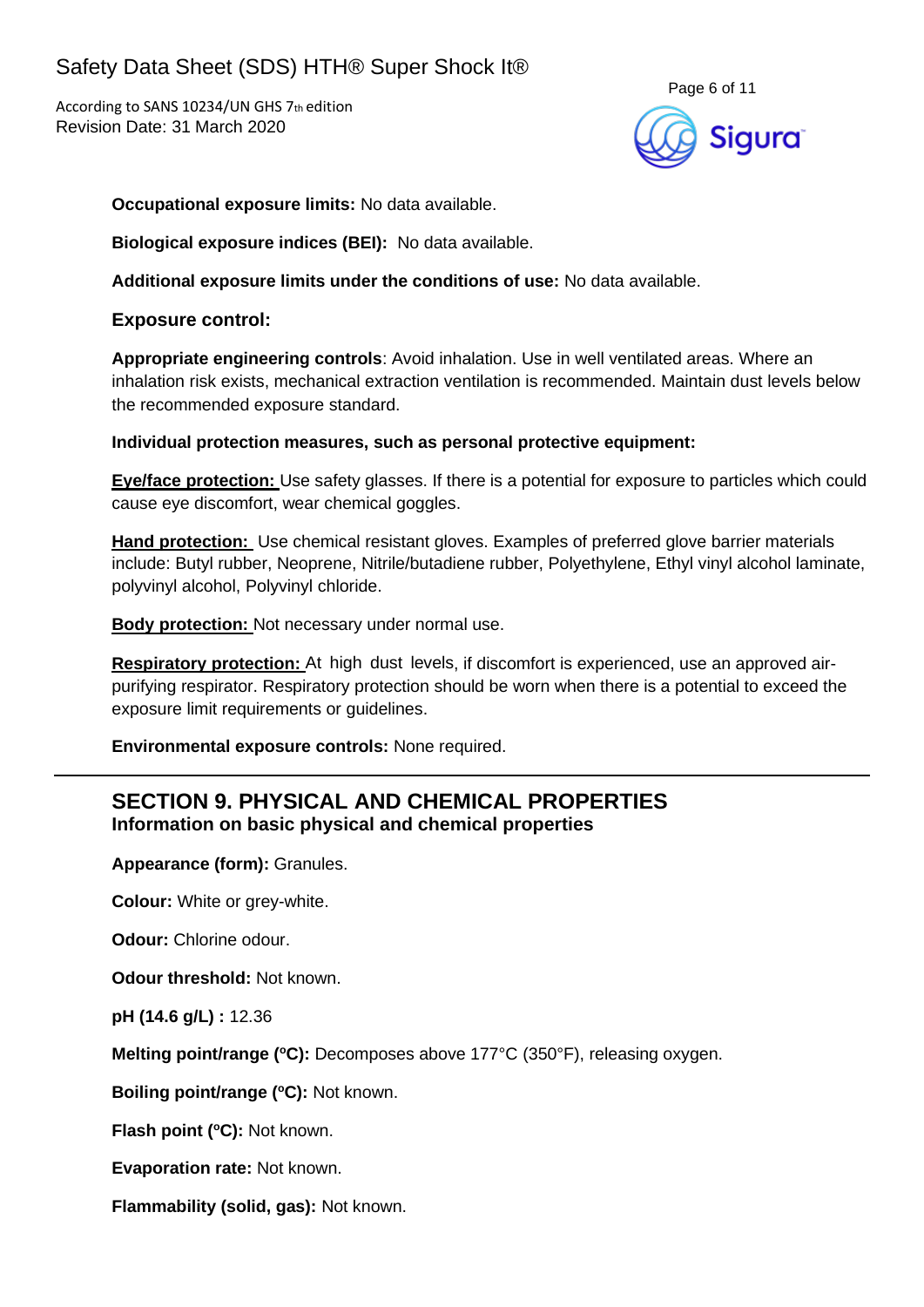According to SANS 10234/UN GHS 7th edition Revision Date: 31 March 2020



**Ignition temperature (°C):** Not known. **Upper/lower flammability/explosive limits:** Not known. **Vapour pressure (20<sup>o</sup>C):** Not known. **Vapour density:** 6.9 **Relative density (25 <sup>o</sup>C):** Not known. **Water solubility (g/l) at 20<sup>o</sup>C:** Soluble. **n-Octanol/ Water partition coefficient:** Not known. **Auto-ignition temperature:** Not known. **Decomposition temperature:** 170 – 180 °C **Viscosity, dynamic (mPa s):** Not known. **Physical hazards:** Oxidiser. **Other information: Volatiles by volume @ 21°C (70°F):** 0 % **Fat solubility (solvent-oil to be specified):** Not known.

**Bulk density:** Not known.

**Dissociation constant in water (p Ka):** Not known.

**Oxidation-reduction potential:** Not known.

## **SECTION 10. STABILITY AND REACTIVITY Reactivity:**

Product is not sensitive to mechanical shock or impact.

#### **Chemical stability:**

Stable under recommended conditions of storage. Product will not undergo hazardous polymerization.

#### **Possibility of hazardous reactions:**

Hazardous polymerization is not expected to occur.

#### **Conditions to avoid:**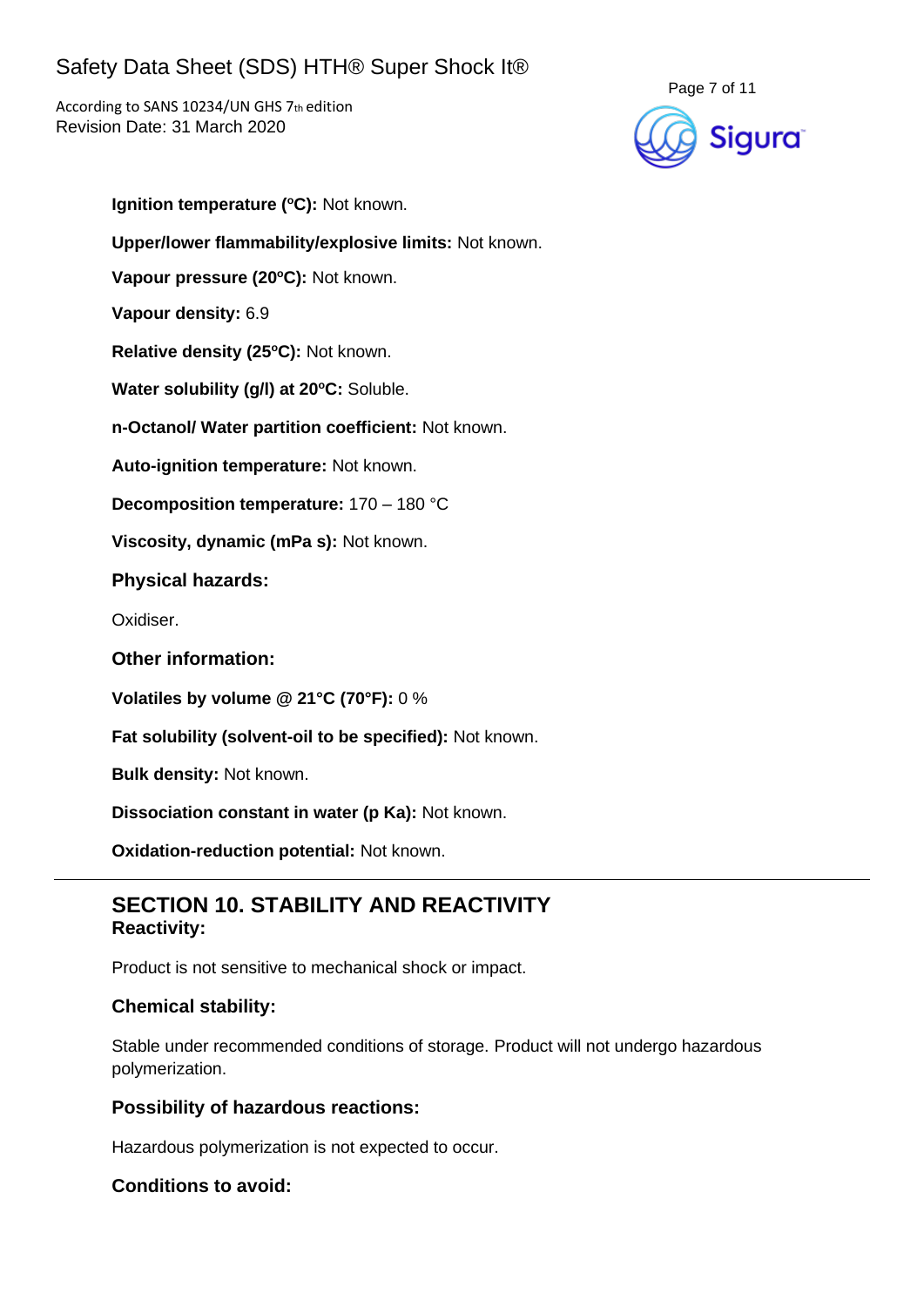

Do not store next to heat source, in direct sunlight, or elevated storage temperature. Do not store where the daily average temperature exceeds 35°C / 95°F. Prevent ingress of humidity and moisture into container or package. Always close the lid.

#### **Incompatible materials:**

If subjected to excessive temperatures, the product may undergo rapid decomposition, evolution of chlorine gas, and heat sufficient to ignite combustible substances. If product is exposed to small amounts of water, it can react violently to produce heat and toxic gasses and spatter.

If subjected to excessive temperatures, the product may undergo rapid decomposition, evolution of chlorine gas, and heat sufficient to ignite combustible substances. If product is exposed to small amounts of water, it can react violently to produce heat and toxic gasses and spatter.

#### **Hazardous decomposition products:**

Chlorine.

### **SECTION 11. TOXICOLOGICAL INFORMATION Toxicokinetics, metabolism and distribution:**

**Non-human toxicological data:** No data available.

**Method:** No data available.

**Dosage:** No data available.

**Routes of administration:** No data available.

**Results:** No data available.

**Absorption:** No data available.

**Distribution:** No data available.

**Metabolism:** No data available.

**Excretion:** No data available.

#### **Information on toxicological effects:**

**Acute toxicity: Calcium hypochlorite: LD<sub>50</sub> Oral for rat 850 mg/kg.** 

**Skin corrosion/irritation:** No data available.

**Serious eye damage/irritation:** No data available**.**

**Respiratory or skin sensitization:** No data available.

**Germ cell mutagenicity:** No data available.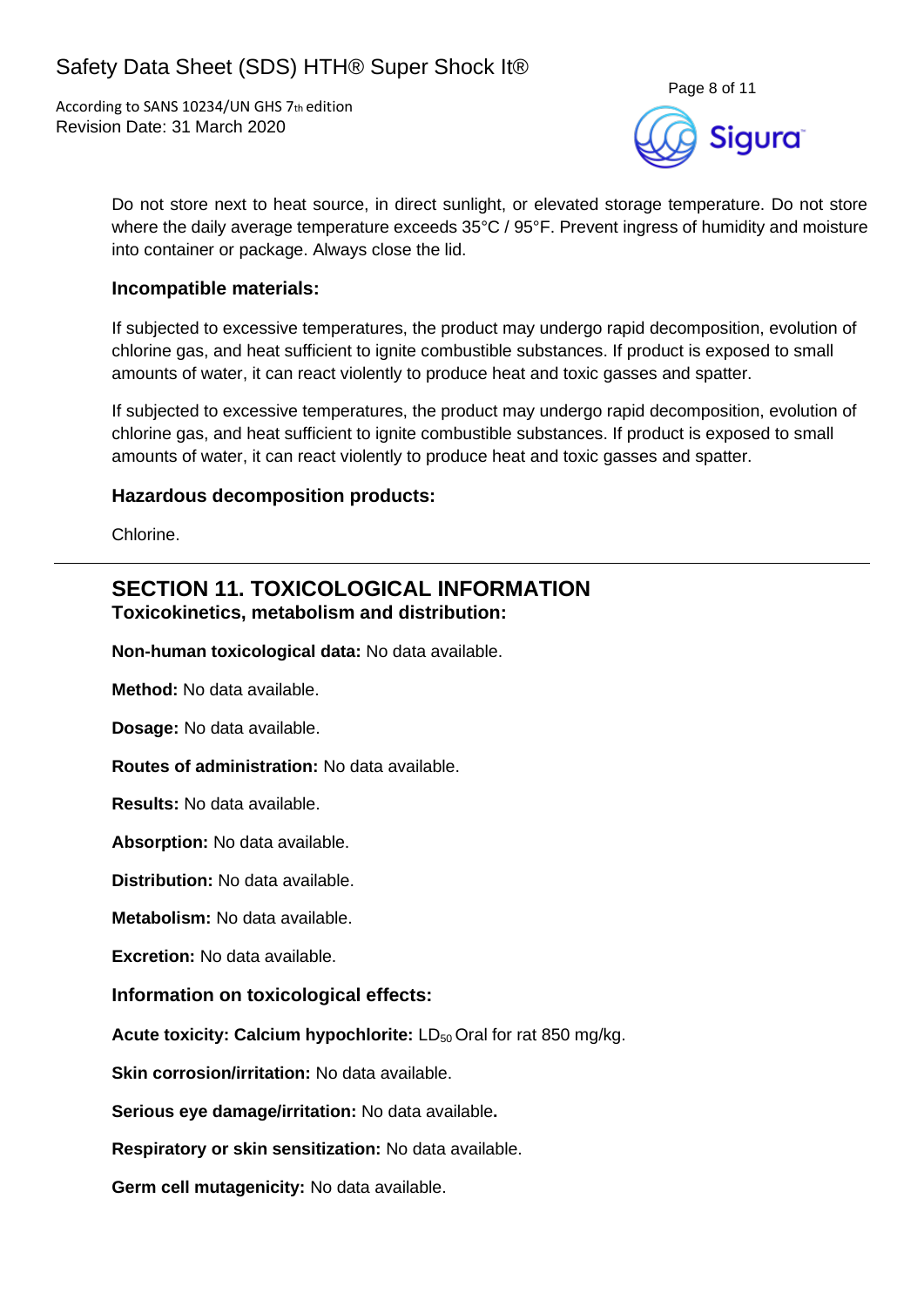According to SANS 10234/UN GHS 7th edition Revision Date: 31 March 2020



#### **Carcinogenicity: Calcium hypochlorite:** IARC category 3.

**Reproductive toxicity:** No data available.

**STOT-single exposure:** No data available.

**STOT-repeated exposure:** No data available.

**Aspiration hazard:** No data available.

## **SECTION 12. ECOLOGICAL INFORMATION Toxicity:**

No data available.

#### **Persistence and degradability:**

No data available.

#### **Bioaccumulative potential:**

No data available.

#### **Mobility in soil**

No data available.

#### **Results of PBT& vPvB assessment:**

No data available.

#### **Other adverse effects:**

No data available.

## **SECTION 13. DISPOSAL CONSIDERATIONS Waste treatment methods:**

Dispose of in accordance with municipal, provincial and national regulations.

#### **Product/ packaging disposal:**

Recycle where possible.

## **SECTION 14. TRANSPORT INFORMATION**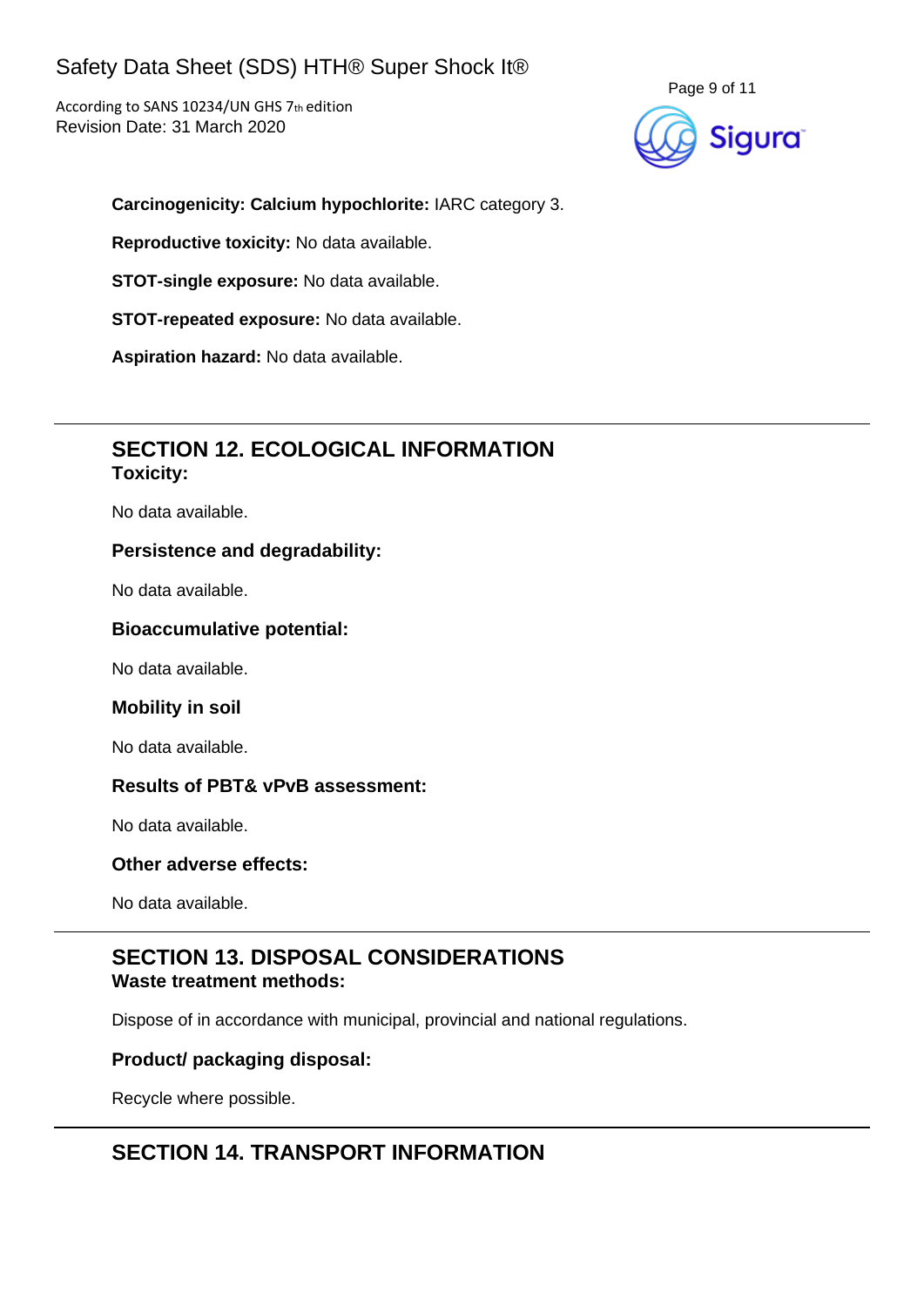According to SANS 10234/UN GHS 7th edition Revision Date: 31 March 2020



|                                | <b>Land transport</b><br>(ADR/RID) | Sea transport<br>(IMDG) | Air transport<br>(ICAO/IATA) |
|--------------------------------|------------------------------------|-------------------------|------------------------------|
| <b>UN-Number</b>               | 1748                               | 1748                    | 1748                         |
| <b>UN Proper shipping</b>      | <b>CALCIUM</b>                     | <b>CALCIUM</b>          | <b>CALCIUM</b>               |
| name:                          | HYPOCHLORITE,                      | HYPOCHLORITE,           | HYPOCHLORITE,                |
|                                | <b>DRY</b>                         | <b>DRY</b>              | <b>DRY</b>                   |
| <b>Transport hazard class:</b> | 5.1                                | 5.1                     | 5.1                          |
| Packaging group:               | Ш                                  |                         | Ш                            |
| <b>Marine pollutant:</b>       | Yes                                | Yes                     | Yes                          |
| <b>Special precautions for</b> |                                    |                         |                              |
| user:                          |                                    |                         |                              |
| <b>Transport in bulk</b>       |                                    |                         |                              |
| according to MARPOL            |                                    |                         |                              |
| 73/78 Annex II and the         |                                    |                         |                              |
| <b>IBC</b> code                |                                    |                         |                              |

# **SECTION 15. REGULATORY INFORMATION**

#### **Safety, health and environmental regulations/legislation for the mixture:**

**Relevant information regarding authorization:** Occupational Health and Safety Act 1993 Regulation for Hazardous Chemical Substances.

**Relevant information regarding restrictions:** None known.

**EU regulations:** Regulation EC 1272/2008 [EU-GHS/CLP]

**Other National regulations:** None.

**Chemical Safety Assessment carried out?** No.

## **SECTION 16. OTHER INFORMATION Indication of changes:**

GHS aligned.

2020/03/31 – Company logo changed to Sigura; Details of the supplier of SDS changed to reflect new entity name.

#### **Relevant classification and H statements (number and full text):**

STOT SE (Category 3): Specific Target Organ Toxicity single exposure (Category 3)

Aquatic Acute (Category 1): Hazardous to the Aquatic Environment Acute 1

H272 May intensify fire; oxidiser. H302 Harmful if swallowed. H314 Causes severe skin burns and eye damage. H315 Causes skin irritation. H318 Causes serious eye damage. H319 Causes serious eye irritation. H335 May cause respiratory irritation. H400 Very toxic to aquatic life.

#### **Training instructions:**